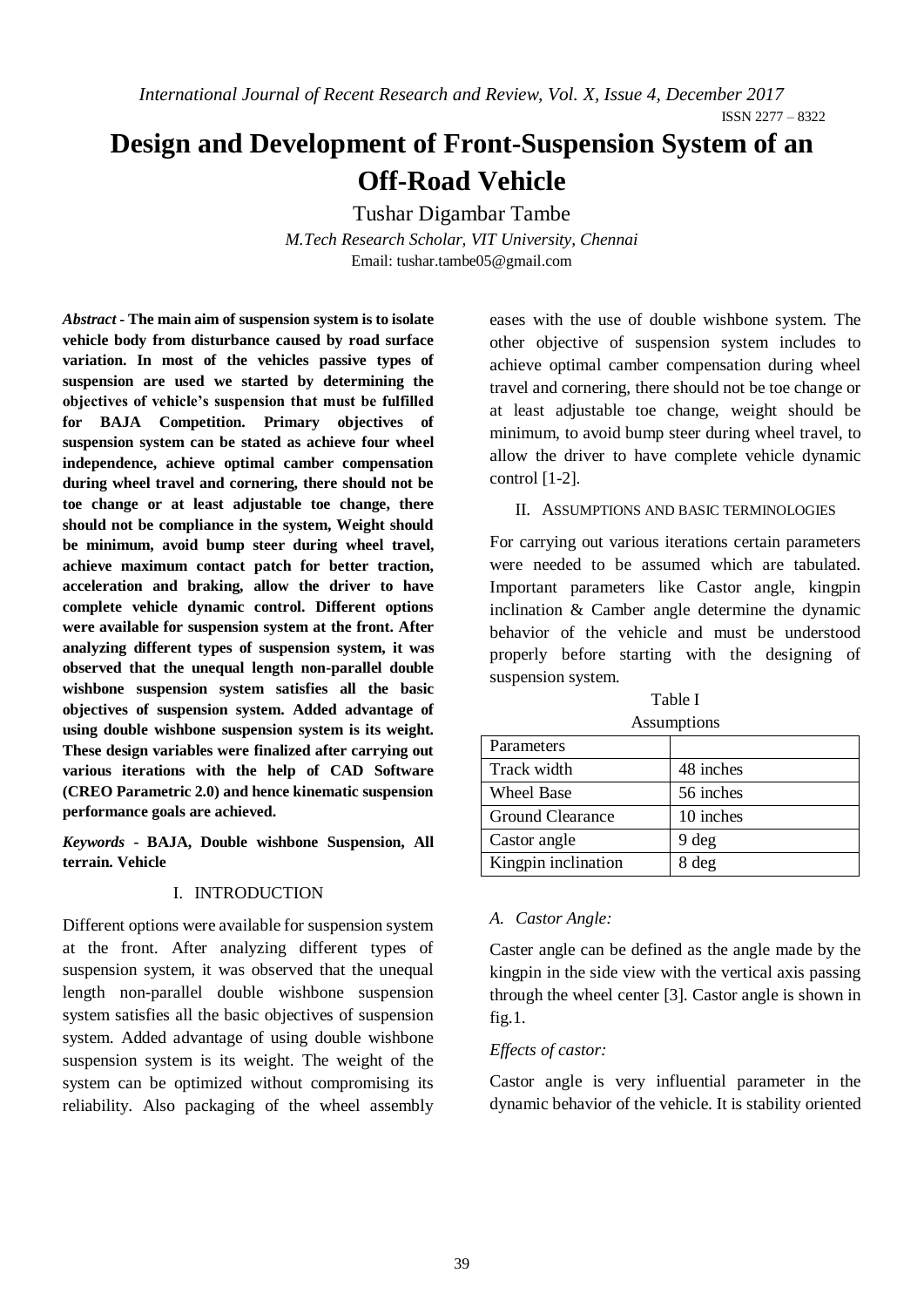property and is responsible for steering centric restoring force i.e the amount of castor affects the feel of steering and the amount of efforts required to turn the wheel. Fig. 1 shows positive castor angle.



Fig. 1. Castor Angle

When the kingpin axis in the side view is extended further, it intersects ground at a particular point, the distance between that point and center of the contact patch is called castor offset or castor trail. Castor trail affects the resisting driver effort. Some amount of castor trail is required for reducing driver effort.

# *B. Kingpin Inclination*

Kingpin inclination is defined as the angle at which kingpin axis is inclined to the vertical axis passing through the wheel centre [4].



Fig. 2. Kingpin inclination, Scrub Radius and Camber

# *Effects of kingpin inclination:*

Kingpin angle affects the performance of the car when the wheels are steered. More the kingpin angle more the car will lift when steered. When the kingpin axis is extended up to the ground, it intersects the ground at a particular point. The distance of that point from the centre of wheel contact patch is called scrub radius. Scrub radius increases the wear of the tyre but some amount of negative scrub radius is required so that the wheel purely rolls when steered.

# *C. Camber*

Camber is another important parameter in dynamic behavior of the vehicle. Camber is defined as the angle between a tilted wheel plane and the vertical. It is one of the important terms which describe the suspension's alignment. Camber angle can have both negative as well as positive orientation. Camber is considered positive if the top of the wheel leans outwards and negative if the top of the wheel leans inwards. Camber is shown in fig.  $2$  [4].

# *Effects of camber:*

If a vehicle's wheels are properly cambered, a beneficial thrust force is produced. This thrust force, aptly named as camber thrust, contributes a lateral force in the direction of tyre's tilt. In other words, it ensures stability by pulling the bottom of the tyre in the same direction in which the top is leaning.

# *D. TOE*

Toe is final parameter used to describe a vehicle's alignment. Toe is the symmetric angle that each wheel makes with the longitudinal axis of the vehicle, as a function of static geometry, kinematic and compliant effects. Tyre wear is heavily dependent on the toe distances. Dynamic factors induce change in toe which lead to two conditions- toe in and toe out as shown in the fig. 3 [4].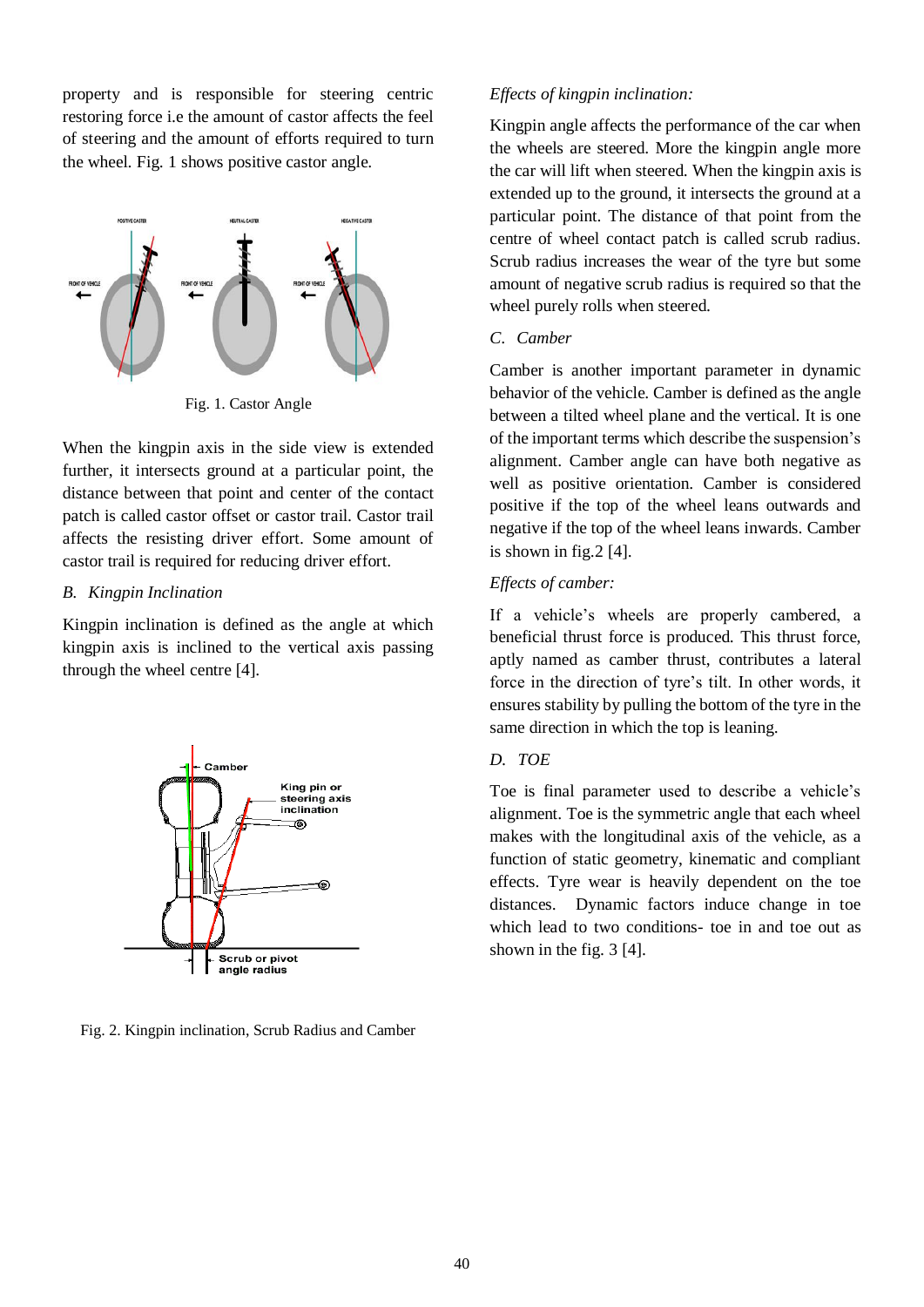

Fig. 3. Toe setting

#### *Effects of toe:*

In rear wheel drive cars, increased front toe in provides greater straight-line stability at the cost of some sluggishness in steering response.

## *E. Roll Centre*

The Roll Centre of a suspension system is that point in the transverse plane of the axles, about which the sprung mass of that end of the vehicle will roll under the influence of that end of the vehicle will roll under the influence of centrifugal force [4].



Fig. 4. Finding Roll Centre with the help of ICR's

# *F. Roll Axis*

The straight line joining the front roll centre with the rear roll centre is called Roll Axis. Fig. 5 shows Roll axis [4].



Fig 5: Roll Axis

## III. DESIGN PROCEDURE

The Control arms serve as two of the four links in A-Arm suspension, the other two being the knuckle and chassis (ground). With the geometry of the knuckle chosen, the track-width defined, the only remaining design variable was the length of the control arms and their point of attachment to the chassis. These design variables were finalized after carrying out various iterations with the help of CAD Software (CREO Parametric2.0) and hence kinematic suspension performance goals are achieved. With the help of concept of instantaneous centers, various design variables like length of both wishbones, tie rod and rake angles were determined.



Fig. 6. Double Wishbone suspension system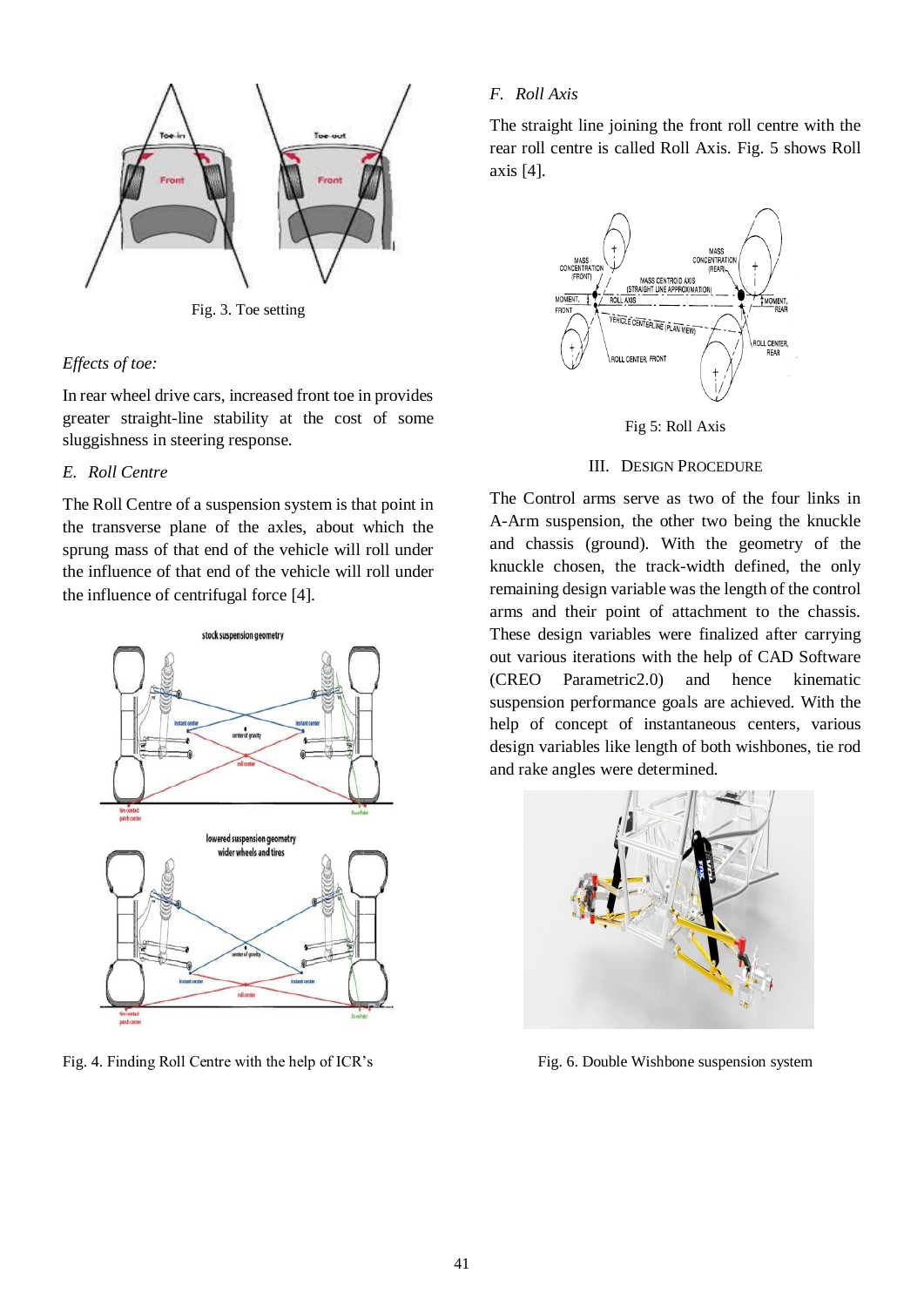This geometry results in approximately 7.23 degrees negative camber gain at 6 inches wheel travel in compression and 2. Degrees positive camber gain at 3 inches wheel travel in droop. Considering strength as the high preference factor, the lower control arms were designed using 2 mm thickness 1.25 inch AISI 1018 tube while the upper control arms were designed using 1.2 mm thickness 1.25 inch AISI 1018 tube.

## *Design for Manufacturing and Assembly (DMA):*

(1) Installation Ratio: Installation ratio is decided by using space available on member between the lower wishbone which gives proper force transmission and sufficient gusset.

(2) Steering Angle: The full droop and jounce conditions are synthesized in CAD Software and extreme angle is calculated so as to avoid angles greater than  $12<sup>0</sup>$  for proper force transmission.

# IV. SIMULATION

The most important stage after designing is the simulation part. Simulation of the suspension system was done in MSC ADAMS Car software. Results of Simulation of suspension system can be seen in graphs shown below:







Fig. 7. Camber angle



Fig. 8. Adams car Simulation

V. ANALYSIS



Fig. 9. Bump Steer



Fig. 10. Bump Steer



Fig. 11. Bump Steer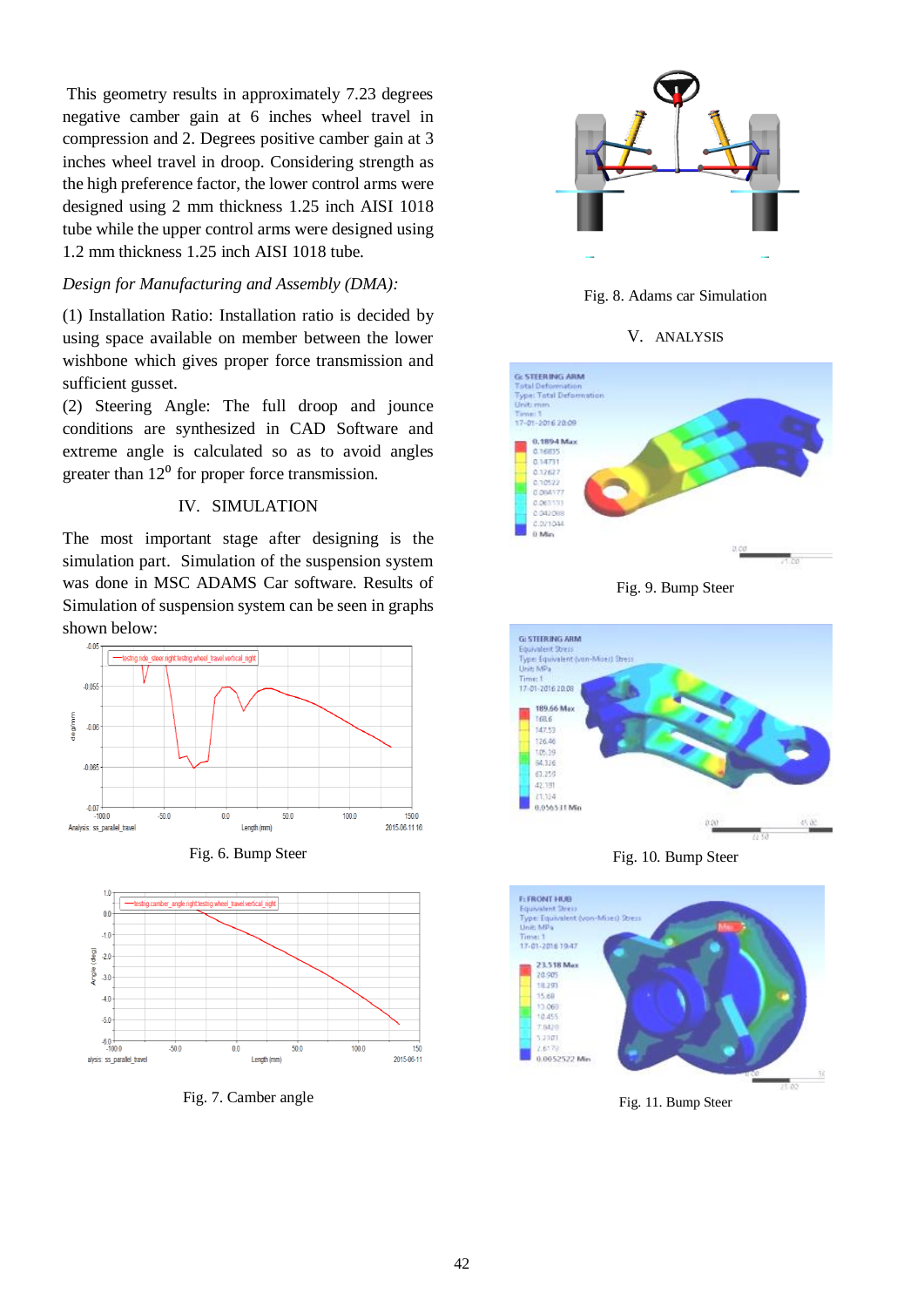





Fig. 13. Bump Steer



Fig. 14. Bump Steer

| Table II |  |
|----------|--|
| Results  |  |

| Components   | Stress(Mpa) | Deformation(mm) |
|--------------|-------------|-----------------|
| Steering Arm | 189.11      | 0.18            |
| Hub          | 23.51       | 0.002           |
| Knuckle      | 275         | 0.066           |

# VI. RESULTS AND DISCUSSION

The double wishbone suspension designed proved to be much more stable and the bump steer also has been avoided. The forces obtained in ADAMS/Car have been applied to the components. The components have been optimized in order to get minimum deformation and stress.



Fig. 15. Bump Steer



Fig. 16. Bump Steer

# VII. CONCLUSION

The aim of the project was to design suspension of an ATV and incorporate them into the design of the vehicle. The chassis designed was simple, aesthetically stunning and very strong. The suspension was designed for 7"of wheel travel by means of using a double wishbone suspension with infinitely adjustable and progressive air springs. An Ackermann steering system was designed keeping in mind the driver's feel of the vehicle and excellent cornering ability of the vehicle with no slip. During testing, if the chassis design was not strong enough or if it did not distribute the force properly, either the weld at the weak points in the chassis would have given away. However, absolutely no cracks were observed anywhere in the